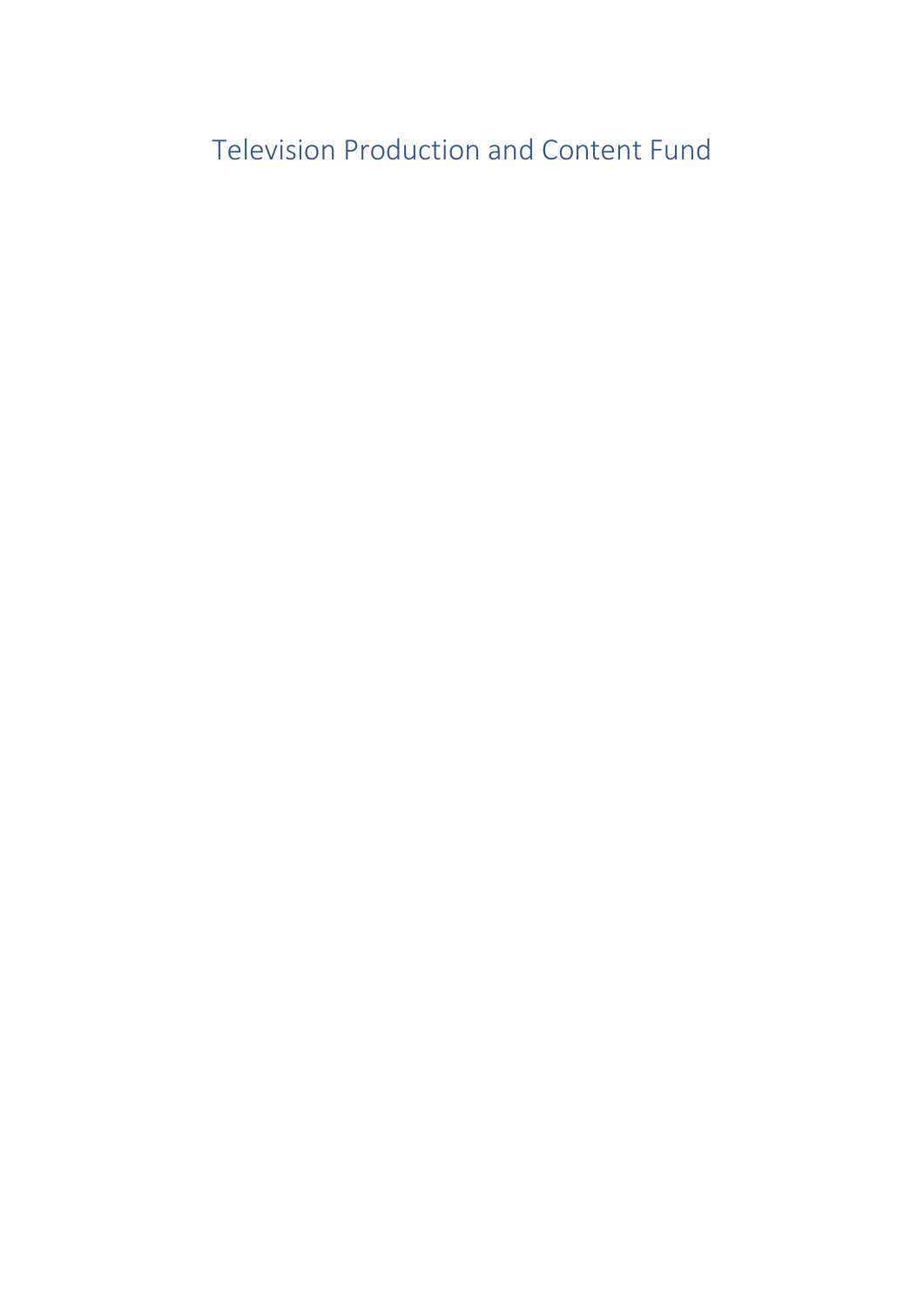## **Contents**

What is the Television Production and Content Fund? How are certain terms defined? What is the duration of the Fund? What are the applicable State aid obligations? Who can apply? What can I apply for? What type of funding support is available? How will my application be assessed? Do I need to have started the project to apply? How much funds can I apply for? Can I submit more than one application? When can I apply? What happens if my application gets accepted? How can I apply? Can I change an application once it is submitted? What else do I need to consider before applying? Who should I contact if I need further information? Annexe A - Conditions for Reimbursement of Eligible Expenditure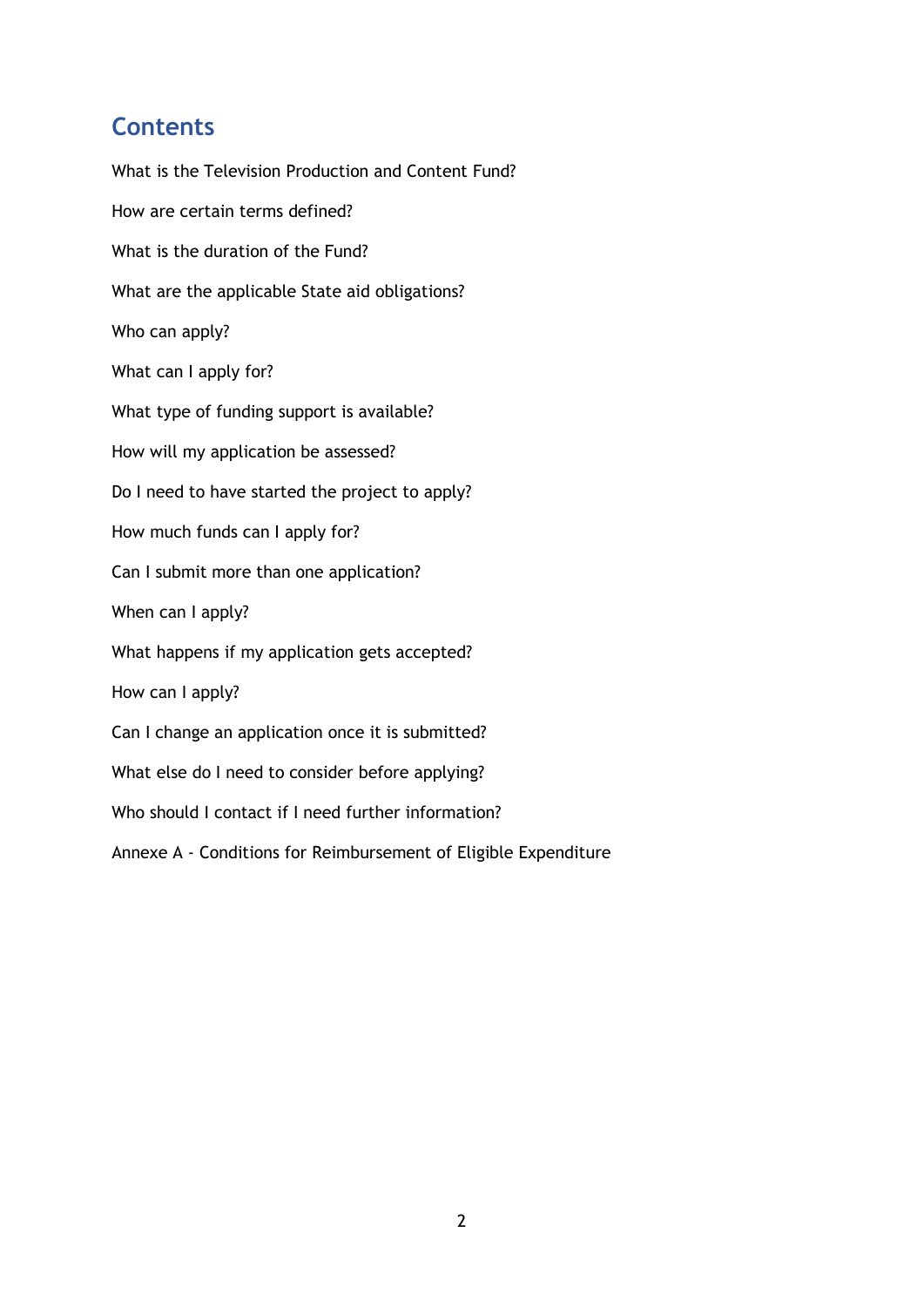# **What is the Television Production and Content Fund?**

This Fund is earmarked to foster and assist in the development and production of content specifically designed for the television and online platforms. It is the idea behind this Fund that its money is used for the development and production of content which is of high quality, innovative and creatively ambitious. Following the successful launch of the Fund last year, the call for this year has been adjusted to take on board the feedback received from the industry. The main objectives of the Fund in this Call are to:

- Support the development and/or production of content specifically created for television and/or online platforms
- Stimulate the creativity of producers and production houses to create very highquality content
- Develop and produce content which is attractive to local audiences as well as international players
- Create content which is financially feasible
- Encourage local producers and production houses to push their boundaries and explore international opportunities for their work
- Support producers and production houses to engage in innovative practices and introduce innovation into the sector

The Fund is managed centrally by the Office of the Minister within the Office of the Prime **Minister** 

### **How are certain terms defined?**

**Qualifying Undertaking** means an entity or individual who is duly registered and is responsible for all activities involved in the making and which has full control of the qualifying production. Undertakings registered as commercial companies are to be either registered in an EU country and have an operating company registered in Malta or a local company duly registered in Malta. Any undertaking applying for this fund cannot have any government shareholding and/or involvement greater than 10% and cannot be affiliated, owned or otherwise associated with a political or religious organisation.

**Qualifying activity** means an activity carried out in Malta which is directly related to the qualifying production and which is directly incurred by the qualifying undertaking.

**Eligible expenses** include the following indicative list of expenses, net of VAT, which must be directly incurred in the qualifying production and are paid to local companies registered in Malta: expenditure on hotel accommodation and/or rental of real estate for foreign cast and crew, salaries of personnel directly engaged on the qualifying production, hiring costs of equipment, wardrobe, offices, props, animals and studio space required for the qualifying project, location fees and costs related to construction related to set building and/or adaptation of set props required for the qualifying production.

**Qualifying production** means production of content for the television and/or online platforms or the development of content for the television and/or online platforms which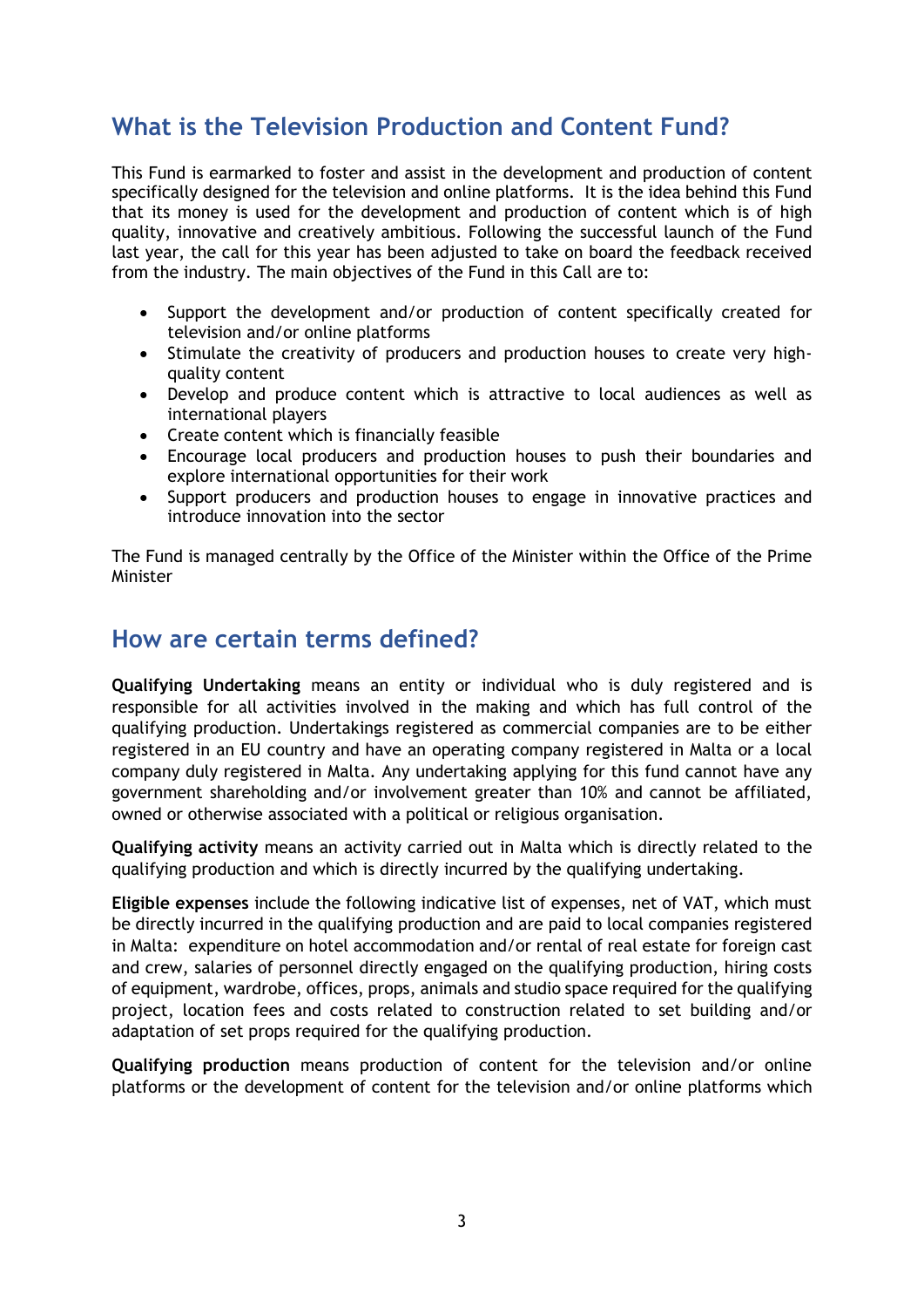is carried out in Malta1 and is processed to commercial release standards. A production can be in the form of a film, series or mini-series including pilots, documentary, reality programme, children's or young adults programme or game show specifically developed for the television and/or online platforms. The following are not considered as qualifying productions: any public or special performance(s) staged for filming or otherwise, any sporting event, current affairs programmes or talk shows, demonstration programmes for tasks, hobbies or projects, review, magazine-style, or lifestyle programmes, advertising programmes or advertisements, pornographic content and computer games.

**Content** is defined as the material which will be produced for and delivered through television or online.

**Twelve-month period** is defined as the period between the 1st January and the 31st December 2022.

**Agreement** is defined as the commitment letter issued by the Evaluation Committee and entered into between the Beneficiaries and the Government as represented by the Chairperson of the Evaluation Committee or any other representative authorised to do so.

**Single undertaking** shall include all enterprises having at least one of the following relationships with each other:

- a) one enterprise has a majority of the shareholders' or members' voting rights in another enterprise;
- b) one enterprise has the right to appoint or remove a majority of the members of the administrative, management or supervisory body of another enterprise;
- c) one enterprise has the right to exercise a dominant influence over another enterprise pursuant to a contract entered into with that enterprise or to a provision in its memorandum or articles of association;
- d) one enterprise, which is a shareholder in or member of another enterprise, controls alone, pursuant to an agreement with other shareholders in or members of that enterprise, a majority of shareholders' or members' voting rights in that enterprise.

Enterprises having any of the relationships referred to in points (a) to (d) above through one or more other enterprises shall also be considered to be a single undertaking.

**Fiscal year** means the fiscal year as used for tax purposes by the undertaking concerned.

**Financially feasible** means that the producer declares, and can prove if asked to do so, to having enough funds to cover the total (direct and indirect) costs of the project being submitted and ensure that the project can be completed in time and according to the standards required and listed in the application.

## **What is the duration of the Fund?**

The Fund shall be available for the period up to  $31^{st}$  December 2022 or until the budget of the Fund is fully utilised. All requests received during this period will be evaluated and considered.

 $1$  If a production is not wholly carried out in Malta it may still qualify if the qualifying undertaking can show that at least 75% of the total expenditure for the work required on the project has been incurred in Malta. In such cases, only the expenditure made in Malta will be taken into consideration for calculation purposes.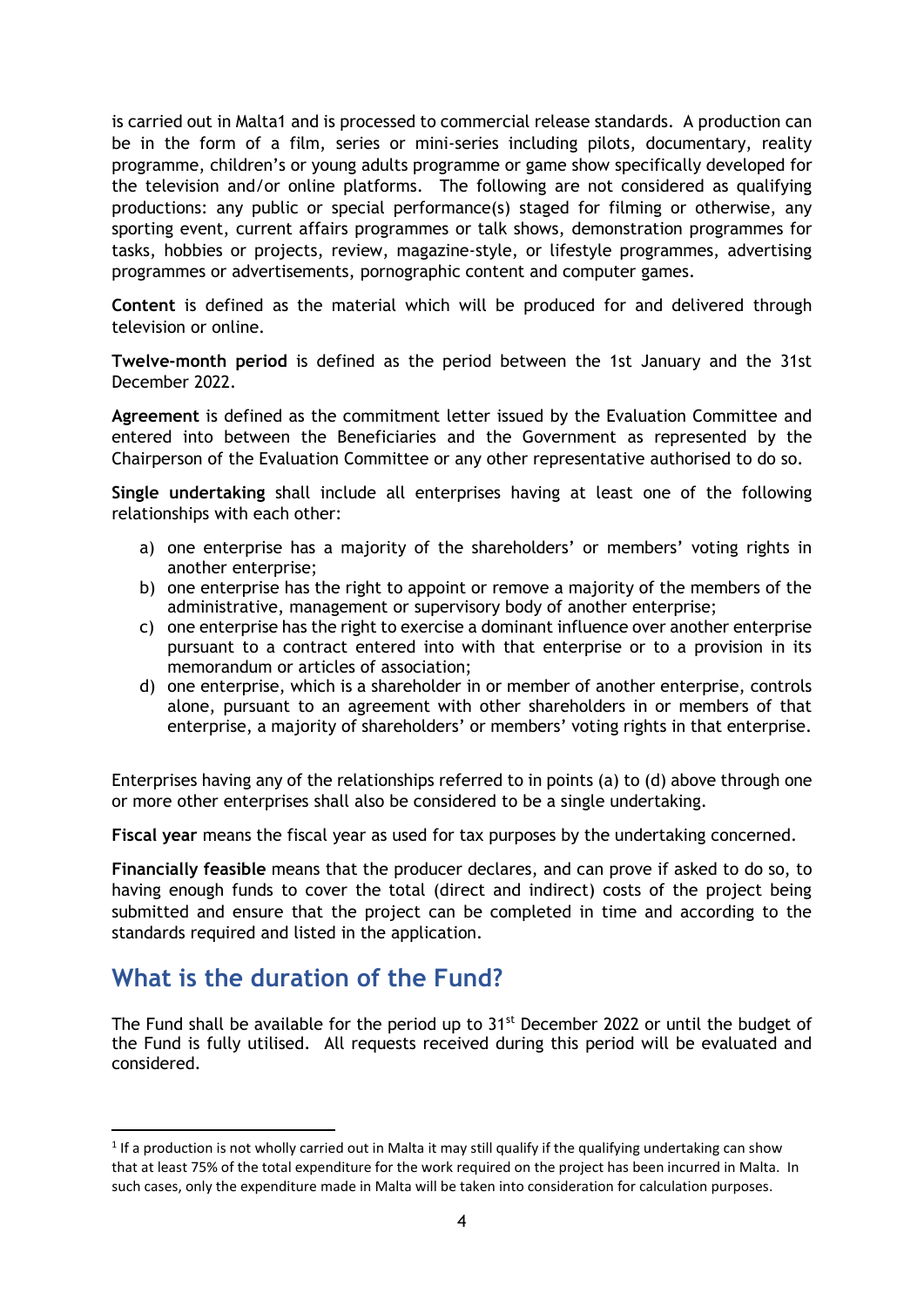# **What are the applicable State aid obligations?**

The Fund will implement Line Item 5012 of the Financial Estimates.

It will be implemented in line with the parameters and criteria of Commission Regulation (EU) No 1407/2013 of 18 December 2013 on the application of Articles 107 and 108 of the Treaty on the Functioning of the European Union to de minimis aid, as amended by Commission Regulation (EU) 2020/972 of 2 July 2020 amending Regulation (EU) No 1407/2013 as regards its prolongation and amending Regulation (EU) No 651/2014 as regards its prolongation and relevant adjustments (the *de minimis* Regulation).

The total amount of *de minimis* aid granted to a single undertaking shall not exceed the amount of €200,000 over any period of three consecutive fiscal years. This period covers the fiscal year concerned as well as the previous two fiscal years.

This maximum threshold would include all State aid granted under this Fund and any other State aid measure implemented in line with the *de minimis* rule, including that received from any other entity. Any *de minimis* aid received in excess of the established threshold will have to be recovered, with interest, from the undertaking receiving the aid. The *de minimis* declaration form must be filled in and submitted together with the application form by all applicants.

*De minimis* aid shall not be cumulated with State aid in relation to the same eligible costs or with State aid for the same risk finance measure, if such cumulation would exceed the highest relevant aid intensity or aid amount fixed in the specific circumstances of each case by a block exemption regulation or a decision adopted by the Commission. De minimis aid which is not granted for or attributable to specific eligible costs may be cumulated with other State aid granted under a block exemption regulation or a decision adopted by the Commission.

### **Who can apply?**

In order to be eligible to benefit from this fund the applicant must satisfy the following criteria:

- 1. The applicant must be a qualifying undertaking.
- 2. The applicant must be undertaking any of the following activities with the funds received:
	- a. Production of content for the television and/or online platforms
	- b. Development of content for the television and/or online platforms

Only applications satisfying one of the above criteria together with clause a below and either one of clauses b, c or d will be considered as eligible projects:

- a. The project is financially feasible and a business plan including a financing plan has been drawn up showing this; and
- b. The project has potential to generate income other than the funds provided by the Fund; or
- c. The project has the potential to generate interest from another geographical market besides Malta; or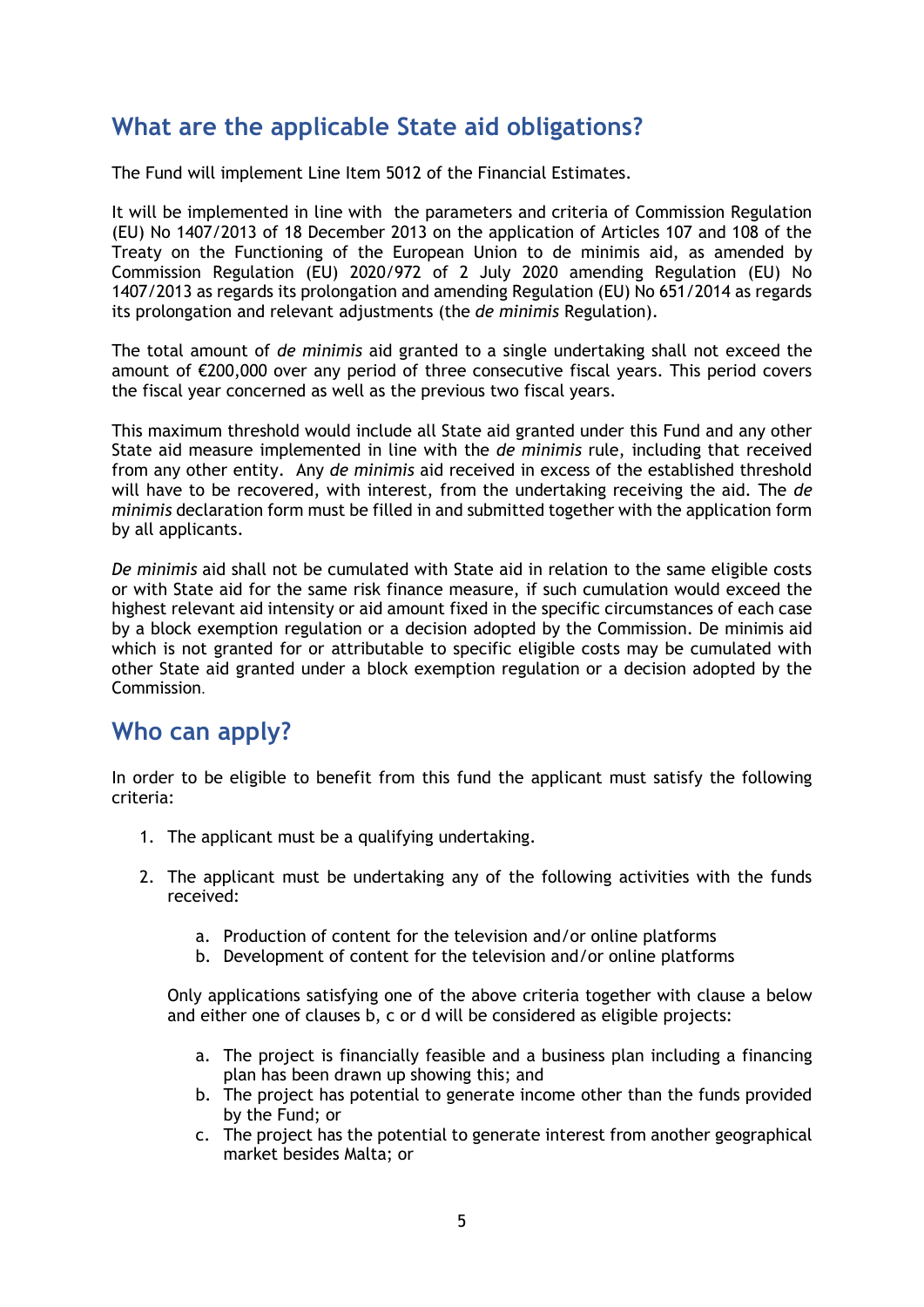- d. The project is attempting to do something which is either innovative in its own right or being done for the first time in Malta. For these reasons the project will have the potential to substantially improve local productions or is introducing an innovation in terms of practice, script, genre, approach, etc. or is producing very high-end original content.
- 3. The applicant must be able to demonstrate that it is not fully dependent on the grant given by the fund but is able to generate additional funds to see the whole project through. The ability to demonstrate that funding from other sources has already been secured will strengthen the application. An application may be discarded if in the opinion of the selection panel the applicant fails to prove that enough funds exist to complete the project.
- 4. Co-productions are allowed as long as the qualifying undertaking has a majority and controlling shareholding in the project.
- 5. The project must be a new or original project (second or subsequent seasons of a series are not eligible) commencing by not later than 31<sup>st</sup> December 2022.
- 6. At least 75% of the total project expenditure must be incurred in Malta.
- 7. The project is developed in either Maltese or English.

# **What can I apply for?**

There are two types of applications, one for development and one for production. Funding for development covers financial support of qualifying activities such as but not limited to script development, research, production budgeting and planning. Funding for production covers the costs associated with the production of content. Development and production applications may have different rules and assessment criteria.

## **What type of funding support is available?**

The total amount of *de minimis* aid granted to a single undertaking under this Fund and any other de minimis scheme, shall not exceed in the aggregate €200,000 over a rolling three fiscal year period.

Applicants will be required to fill in and submit together with the application form for assistance under this Fund, a signed *de minimis* declaration form indicating any other *de minimis* aid received during the previous two fiscal years and the current fiscal year.

#### **Grants**

Grants are awarded in the form of cash grants which will not exceed 75% or  $\epsilon$ 75,000 (whichever is the lower) of the total eligible expenditure of a qualifying activity in a qualifying production by a qualifying undertaking. Only expenditure contracted in Malta can be claimed from this Fund and will be paid on presentation of the fiscal receipts, and invoice/quotation to back up such fiscal receipts, by the applicant. Any such expenditure needs to have been previously identified in the business plan submitted by the applicant and the claim needs to be certified by a warranted auditor. All claims need to be net of VAT.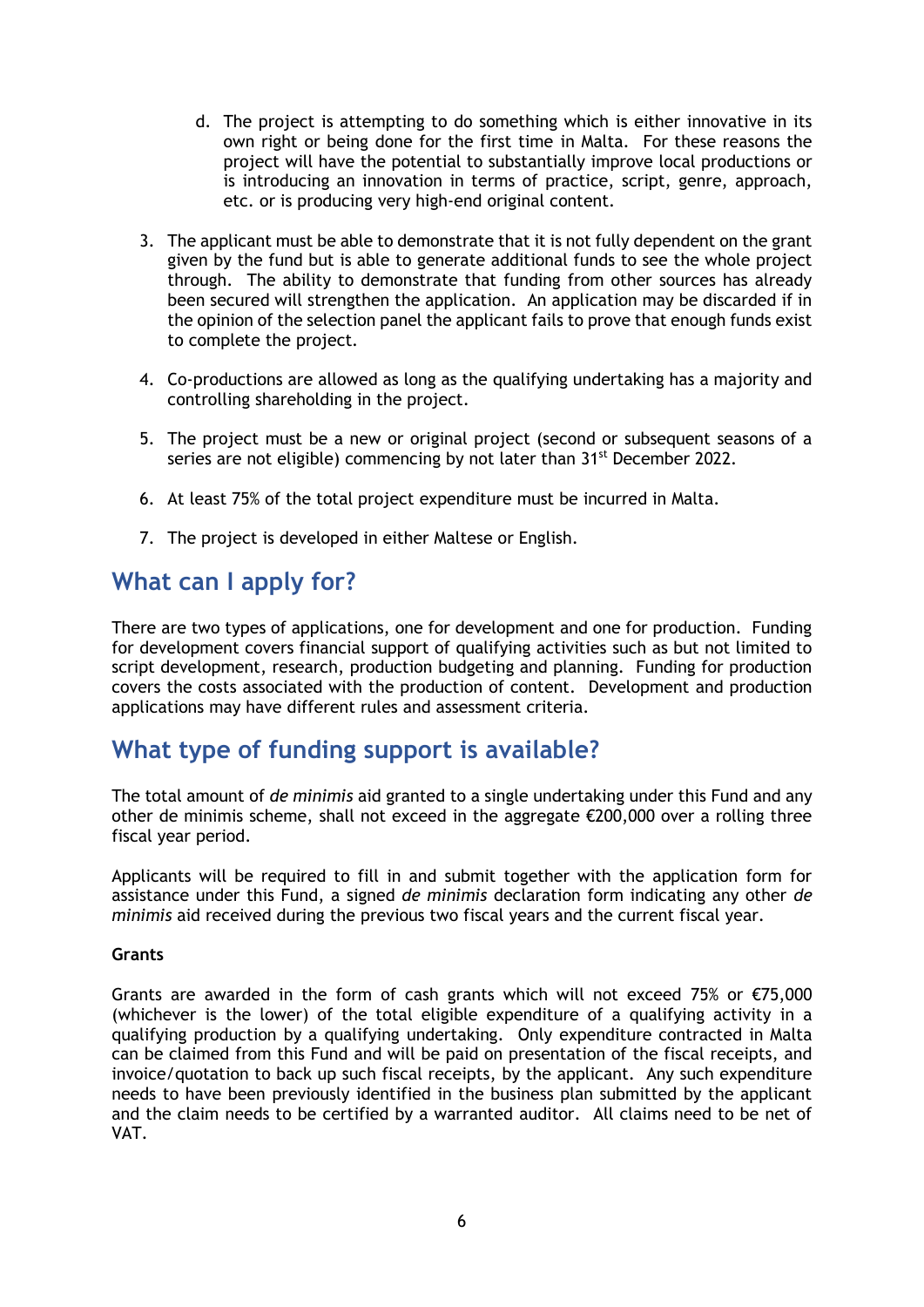In calculating the grant, the total amount of aid as defined by State Aid Regulations already received or which will be received by the qualifying undertaking, will be taken into consideration to ensure that all necessary rules and directives are respected.

Claims can only be made once and any eligible expenditure claimed under other schemes cannot be claimed under this Fund. In the event that a grant has been awarded either for non-eligible activity or for costs which have already been or are in the process of being refunded through some other scheme or an error has been identified resulting in an over payment of the grant or for any other reason which the grant should not have been paid, the qualifying undertaking will be required to refund the funds received plus any interest chargeable for the period. The applicant will need to sign a declaration to this effect.

### **How will my application be assessed?**

An evaluation committee shall be appointed to decide on the applications received. Applications will be assessed based on how well they meet the criteria established in the call and the general objectives of the Fund. It will be the responsibility of the applicant to submit a complete and properly documented application with details to enable the committee to make a decision.

The Committee retains the right to request meetings with and to seek clarifications from the applicants. Such clarification may include documentary evidence and any other proof it deems necessary as part of the evaluation process.

The assessment process will be divided into two parts. The initial part will evaluate whether the application satisfies all the eligibility criteria set out above and whether all the required documentation has been submitted and is correct. The evaluation committee will assess the application on the documentation submitted and will not ask for any clarifications. It is therefore the responsibility of the applicants to ensure that they submit a completed and correct application.

If the application overcomes the first assessment it will then be assessed against the criteria listed below and will need to obtain a minimum score of 65 in order to be considered for funding. The below are the criteria against which the application will be evaluated:

Relevance of the project – 30 points

- the extent to which the project supports the objectives of the fund (15 points)
- the level of innovation of the project in relation to the offering by the industry at the time of application (15 points)

Quality of the project – 45 points

- the level of quality being proposed including the production value of the project (20 points)
- the level of creativity demonstrated (10 points)
- the level of complexity of the project (10 points)
- the inclusion of new talent in the project (5 points)

Commercial viability and sustainability of the project – 25 points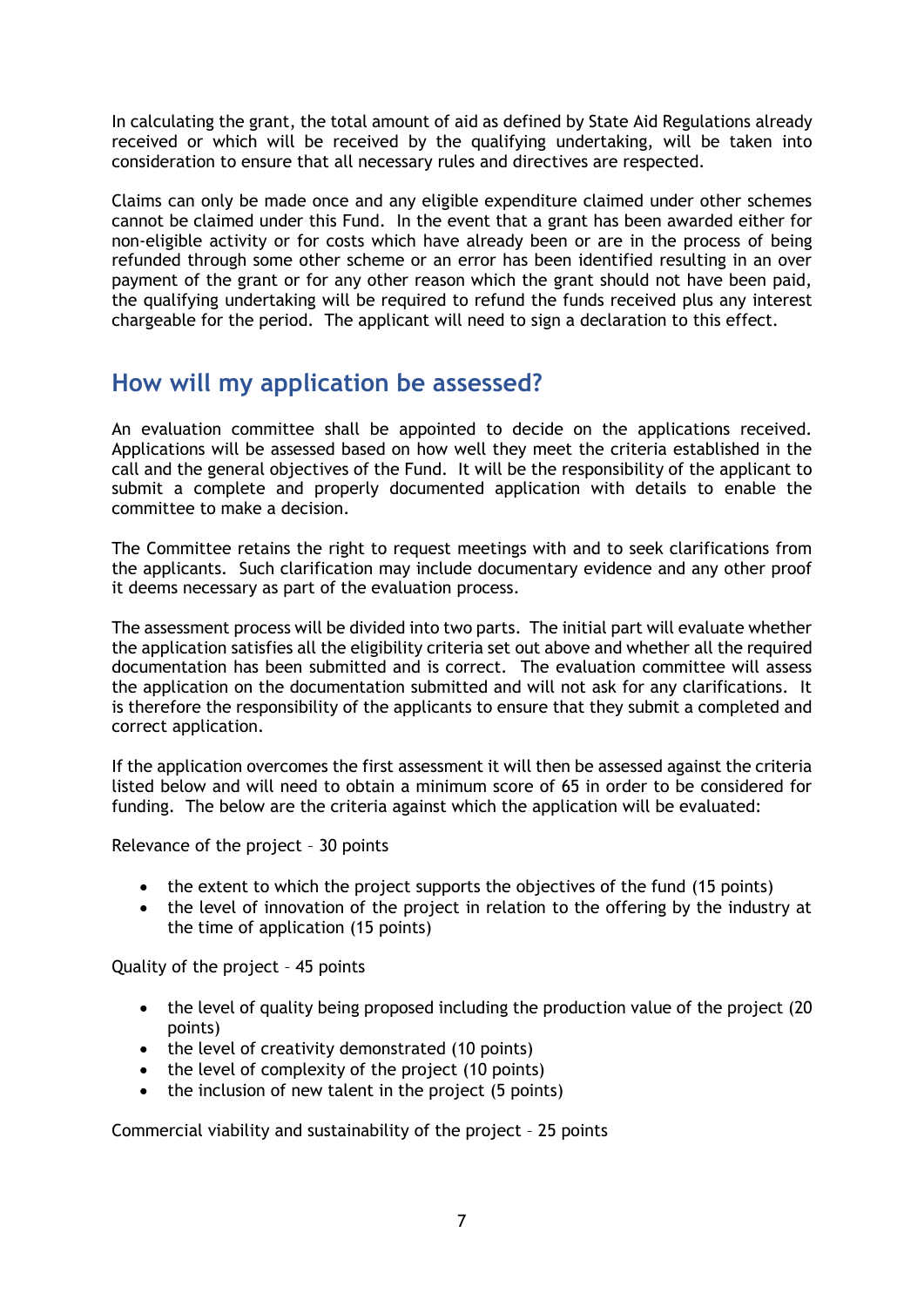- the quality and level of credibility of the budget and business and financing plans (5) points)
- the financial feasibility of the project (10 points)
- whether the project has already attracted additional funding from other sources (5 points)
- written commitment showing confirmation or very strong interest by a local broadcaster, network, content platform, sales agent or distributor for the project (5 points)

If the application obtains the minimum score required, the evaluation committee will make a recommendation with regards to the level of funds to be awarded.

# **Do I need to have started the project to apply?**

No, applications can be submitted for projects which are still at planning stage as well as for projects which have already commenced after 1 January 2022.

For projects which are still at planning stage the fund will make a commitment to the applicant based on the budget and business and financing plans submitted. In this case the project will need to start by 31<sup>st</sup> December 2022. Once the commitment letter is issued the funds will be ring-fenced for the project and disbursement may start on presentation by the qualifying undertaking of proof of payment or on presentation of a contractual obligation between the qualifying undertaking and a supplier related to the project or on presentation of an invoice issued by a supplier to the project.

For projects which have already started, the application can cover both costs already incurred as well as projected expenses which still need to be incurred in the future. Projects which started before 1 January 2022 are not eligible. All costs need to have been identified in the budget and business plan. Once an application is accepted the Fund will commit an amount of money which will be ring-fenced for the project and disbursed according to the proof of payment presented by the qualifying undertaking.

### **How much funds can I apply for?**

There is no minimum budget level but the maximum amount if €75,000.

There is no obligation on the part of the Fund to award the full amount which is requested or to award any funds even if the application is eligible.

All requests must be made in the currency in which they were incurred and the rate of exchange to Euro  $(\epsilon)$  shall be the one adopted by the Fund at its absolute discretion. If for whatever reason the commitment is not completed within the set timeframe, the funding commitment will be withdrawn and a withdrawal letter be issued. In such cases the beneficiary will be asked to reimburse any funds already disbursed.

It is hereby clarified that the Committee will not disburse any funds unless it is first provided with suitable evidence that an expense has been incurred. Such evidence is to include original fiscal receipts, audio-visual/documentary evidence or any other method the evaluation Committee deems appropriate.

The beneficiary must acknowledge the contribution from the Fund in the broadcast production.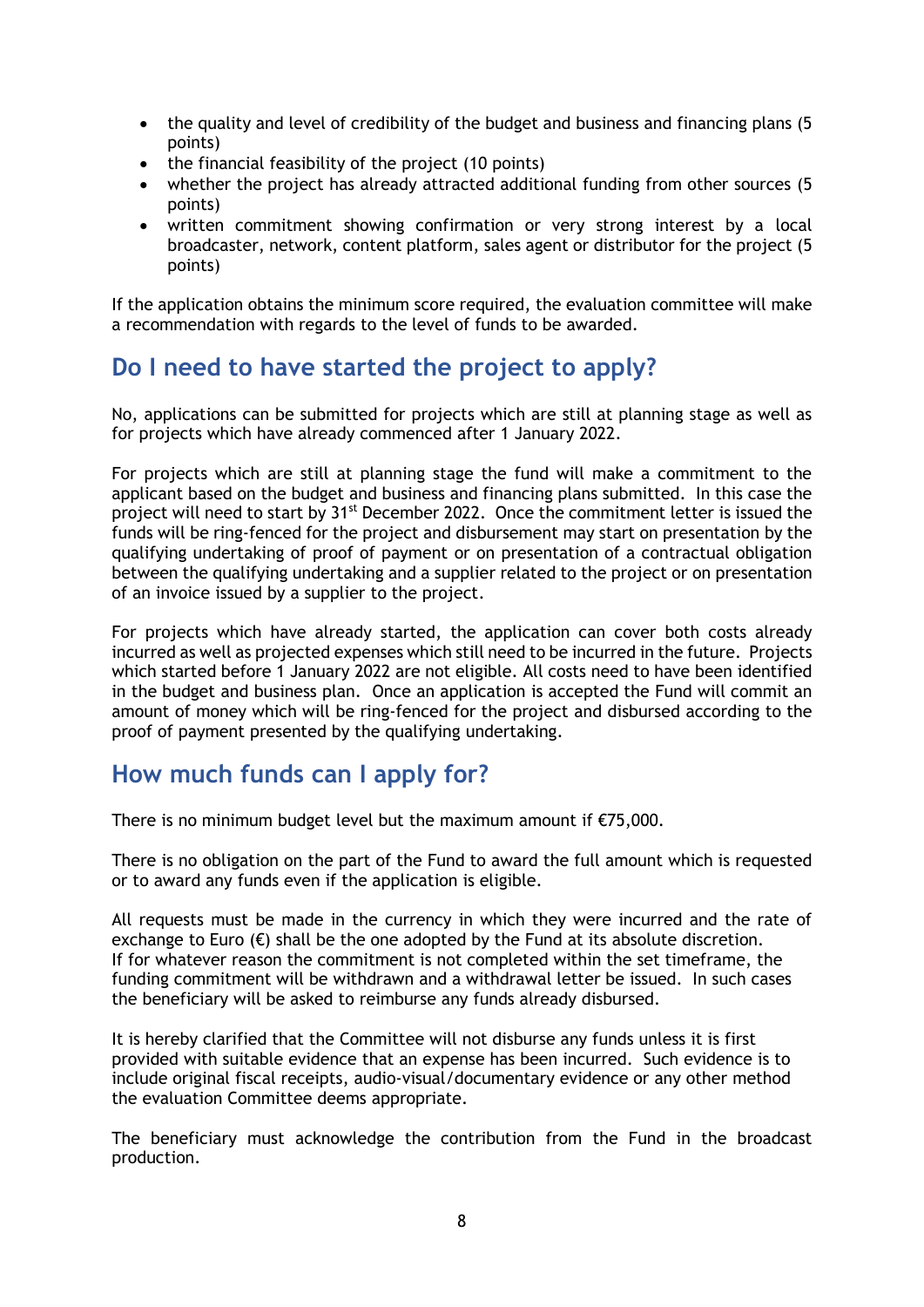# **Can I submit more than one application?**

Applicants can submit as many applications as they wish, but funding can only be provided for one project in the year in which the applications are open. If the Fund finds itself in a situation where an excess of funds exists, the Fund may consider financing more than one project from the same applicant to utilise the available funds at its disposal.

## **When can I apply?**

Applications are accepted throughout the year and the Fund will be available until the  $31<sup>st</sup>$ December 2022 or until all the funds are committed. All qualifying expenditure being claimed will need to have been or will be disbursed by the qualifying undertaking during 2022.

### **What happens if my application gets accepted?**

Once your application is accepted you will be issued with a commitment letter indicating the level of funding committed to your project. The letter will also highlight the specific terms and conditions, if any, of the award. This will serve as the contract which would regulate the relationship between you and the fund. Once you receive this letter you will have one month to sign and return the commitment letter. If the letter is not signed and returned within this period, you will be considered as no longer interested and the offer will be automatically withdrawn.

## **How can I apply?**

You can apply by completing the application form and submitting all the documentation requested in the application. A final list of documents required at application stage will be published with the call but typically the application will require you to include the following:

- completed application form, including a *de minimis* declaration.
- creative pitch which includes (but is not limited to) the format, the logline, a synopsis of the project, an overview or story arc, a breakdown of the episodes, description of the lead characters, etc.
- one-page document outlining your vision for the project
- bios of the producer, writer, creator and other key individuals in the production team
- profile and portfolio of the undertaking's previous work
- declaration stating the originality of the content and that you hold the IP rights for this project
- detailed budget and business and financing plan
- proof of any other financing that has been secured for the project
- proof of confirmation or very strong interest from a broadcaster, network, content platform, sales agent or distributor for the project
- other documents or certificates you deem necessary in support of your project

All applications will be treated in strict confidence and access to any application submitted shall be restricted only to those who need to have access to it for reasons related to the handling, administration, evaluation and adjudication of the application.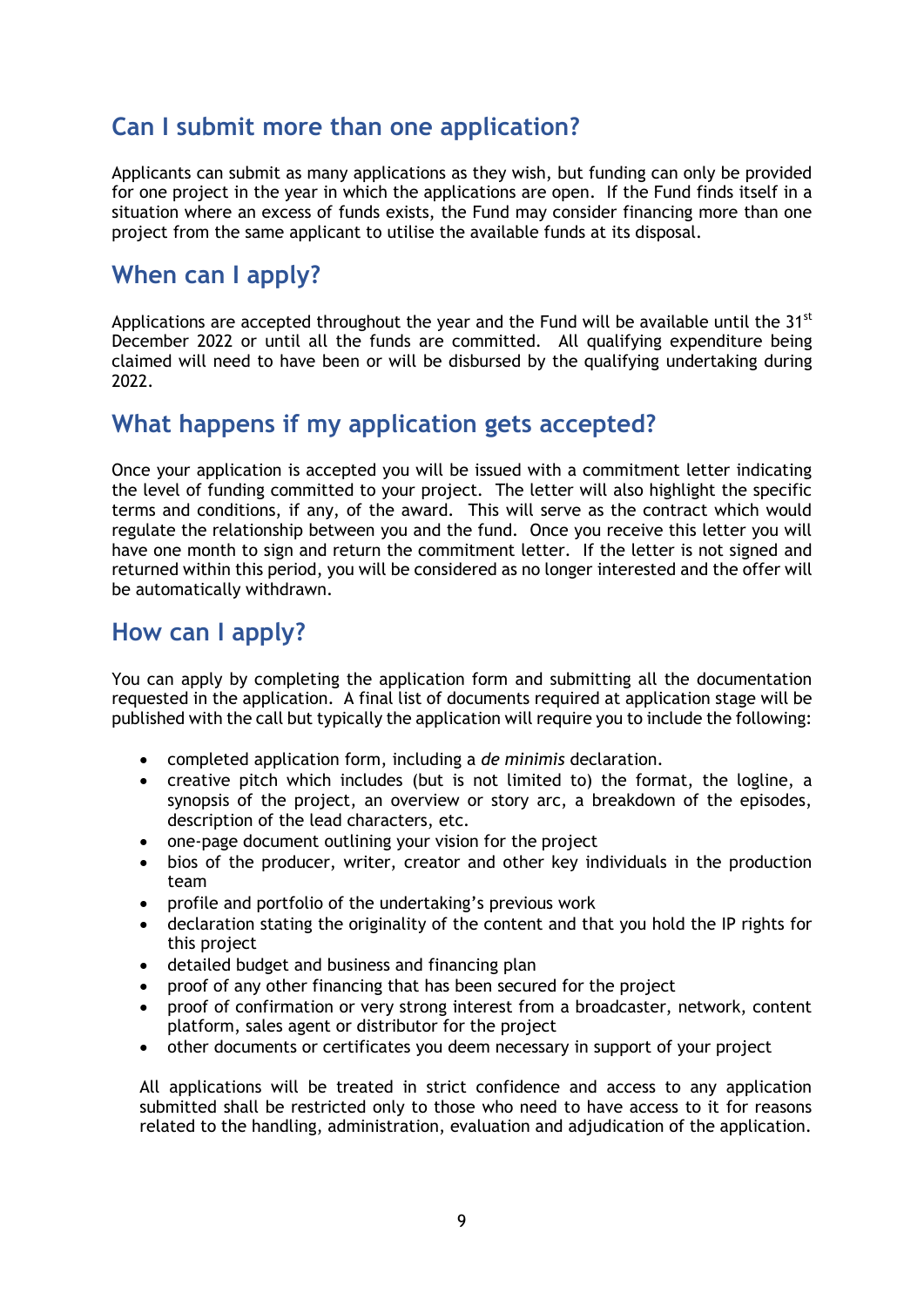Information about the rules and regulations governing the reimbursement of eligible expenditure can be found in Annexe A - Conditions for Reimbursement of Eligible Expenditure.

# **Can I change an application once it is submitted?**

No, any application which has been submitted cannot be changed. If you wish to change your application you will need to withdraw the one you have and submit a new application.

# **What else do I need to consider before applying?**

- You should include a detailed budget and business and financing plan for the project with your application. This is a very important part of the application process.
- If you have secured or are in the process of securing additional funding from other sources for the project, you should provide all the information related to this with your application. The securing of funding from other sources will strengthen your application with the Fund.
- Submit, with your application, any certification which is required by your project or for which your project qualifies.
- The evaluation of your project will be made on what you submit so the project needs to be well thought out and you need to submit a good creative package with your application including all the documents listed in this document as well as a detailed production plan, a fully developed screenplay and casting plan.
- You need to demonstrate you have or can acquire all the rights necessary to produce and exploit your project.
- You are expected to show that there is interest in your project and submit a written commitment showing confirmation or very strong interest by a broadcaster, network, content platform, sales agent or distributor for your project. If you decide not to attach such a commitment with your application, you will be required to explain in detail the reasons for your choice and your plan to commercialise your project.
- You will be expected to deliver regular progress reports of your project as directed by the fund and you can be subject to audit at any time by the fund.
- You will be required to credit the fund with a mention that the project was developed with the support of the Television Production and Content Fund of the Government of Malta managed by the Minister within the Office of the Prime Minister. The fund may provide you with additional wording or other images/logos which will need to be included.
- The adjudication committee may request to visit the premises of the undertaking or the location of the project as part of the evaluation process. If such a request is made, you cannot refuse to grant access to the adjudication committee.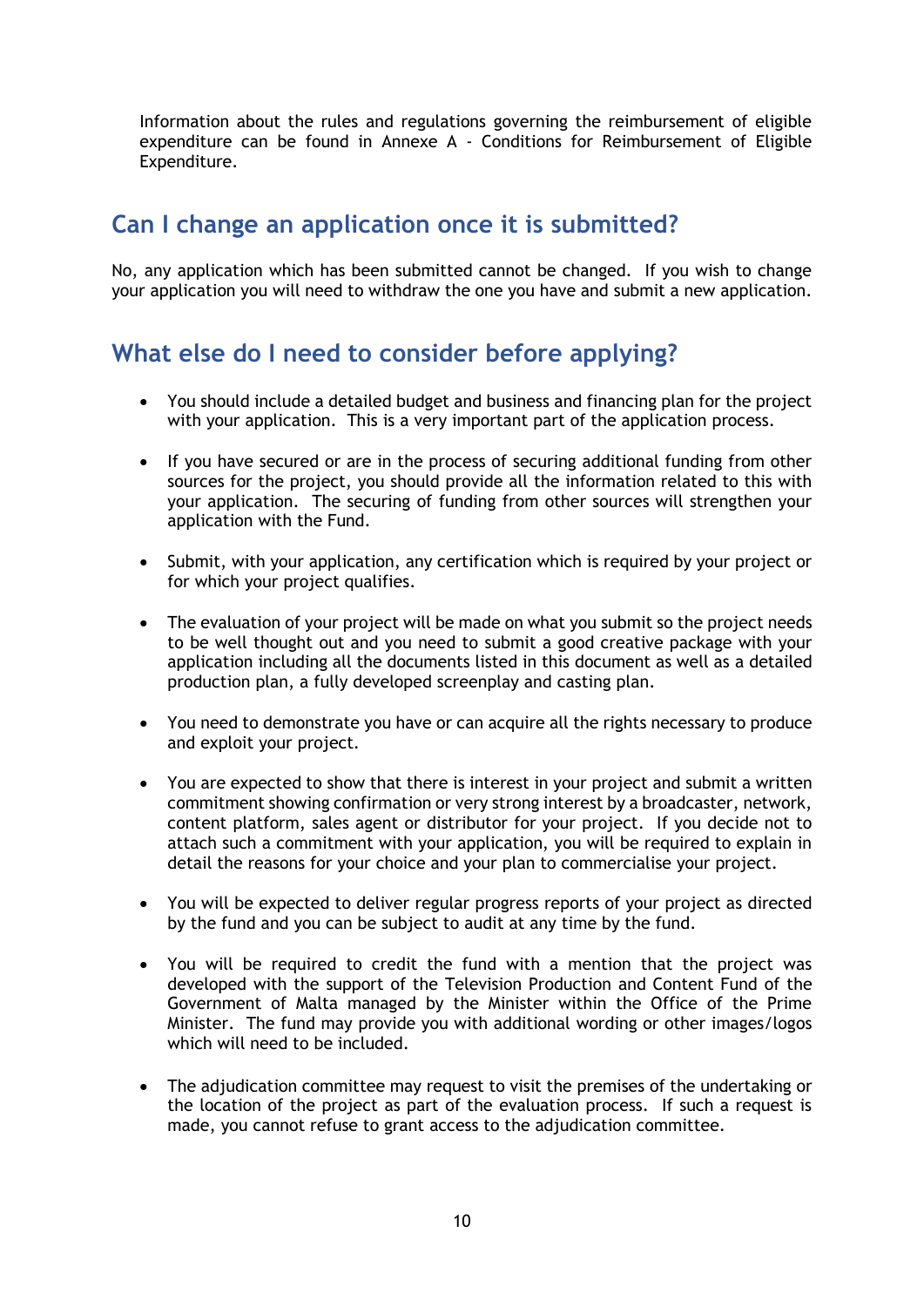• In line with the de *minimis* Regulation, records shall need to be maintained for 10 fiscal years from the date on which the aid was granted.

# **Who should I contact if I need further information?**

For further information you can contact us as follows:

- By email [msd.opm@gov.mt](mailto:msd.opm@gov.mt)
- By phone 22002539 or 22002514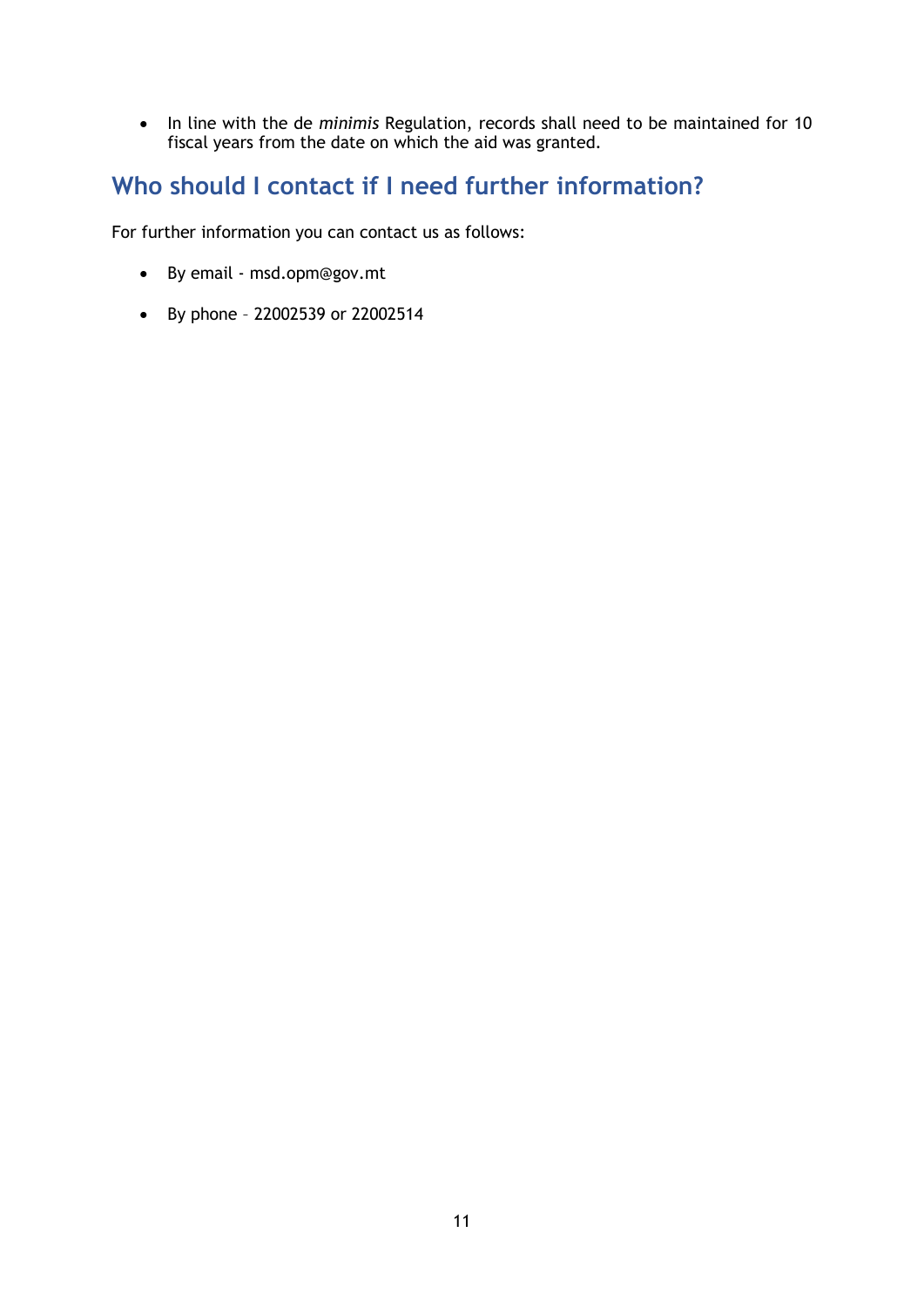# **Annexe A - Conditions for Reimbursement of Eligible Expenditure**

#### **Procurement of Goods, Services or Works**

Eligible expenditure should meet the following criteria:

- i. Must be incurred by the beneficiary.
- ii. Must be incurred within the period and for actions set out in the Agreement.
- iii. Must be identifiable and verifiable.
- iv. Must comply with the national legislation including law on taxes, labour and social security.
- v. Must be reasonable and comply with the principle of sound financial management.

#### **General Issues**

**Beneficiaries should avoid situations that could present conflicts of interest when undertaking procurement. All procurement of goods, works and services is to be made from sources external and unrelated to the beneficiary Undertaking.**

VAT is not an eligible cost and beneficiaries should ensure that VAT and any other taxes are quoted separately by suppliers.

All financial documentation should be presented in the Euro denomination although expenses need to be presented in the currency in which they were incurred.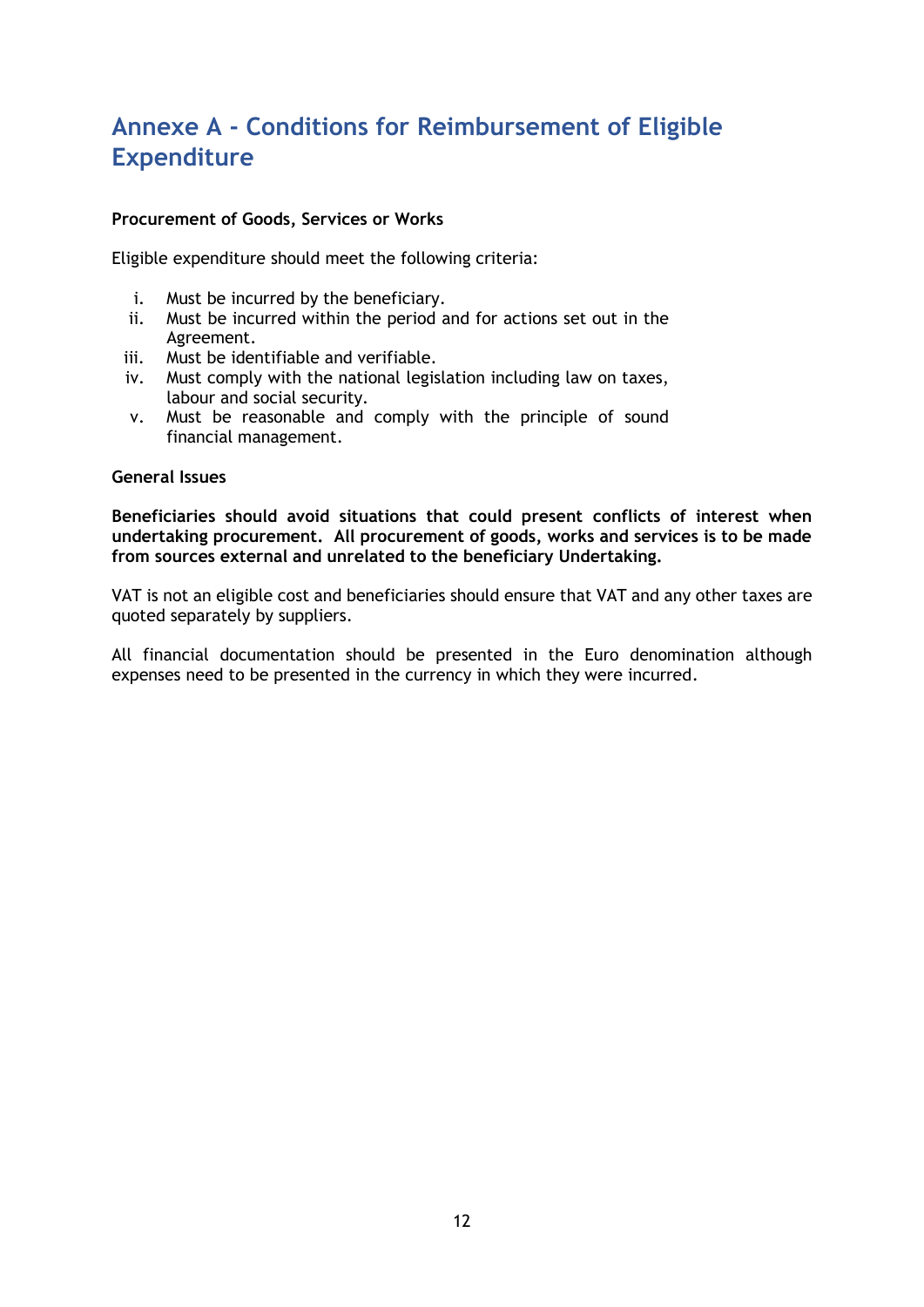### **Award criteria**

#### **Lease or Rental of Operational Premises**

Cost for the lease/rental of privately-owned operational premises required for the operations of the Undertaking can be considered for the extent and duration of the project.

The premises should be leased or rented from a third-party private source unrelated to the Undertaking.

#### **Employment Costs**

**Employment costs** are based on the latest documented annual gross employment costs as evidenced by the FS3 issued by the employer with respect to the employee concerned. In such instances the following procedures should be followed.

Employment Costs are eligible, if they are related to personnel working for the beneficiary under an employment contract (or equivalent appointing act) and for the duration assigned to the action.

The employee's contract should clearly outline the duties to be performed and that these are exclusively in relation to the assisted action.

Claims for reimbursements on employment costs should be evidenced by supporting documentation in the form of a brief report signed by the employee and the beneficiary respectively.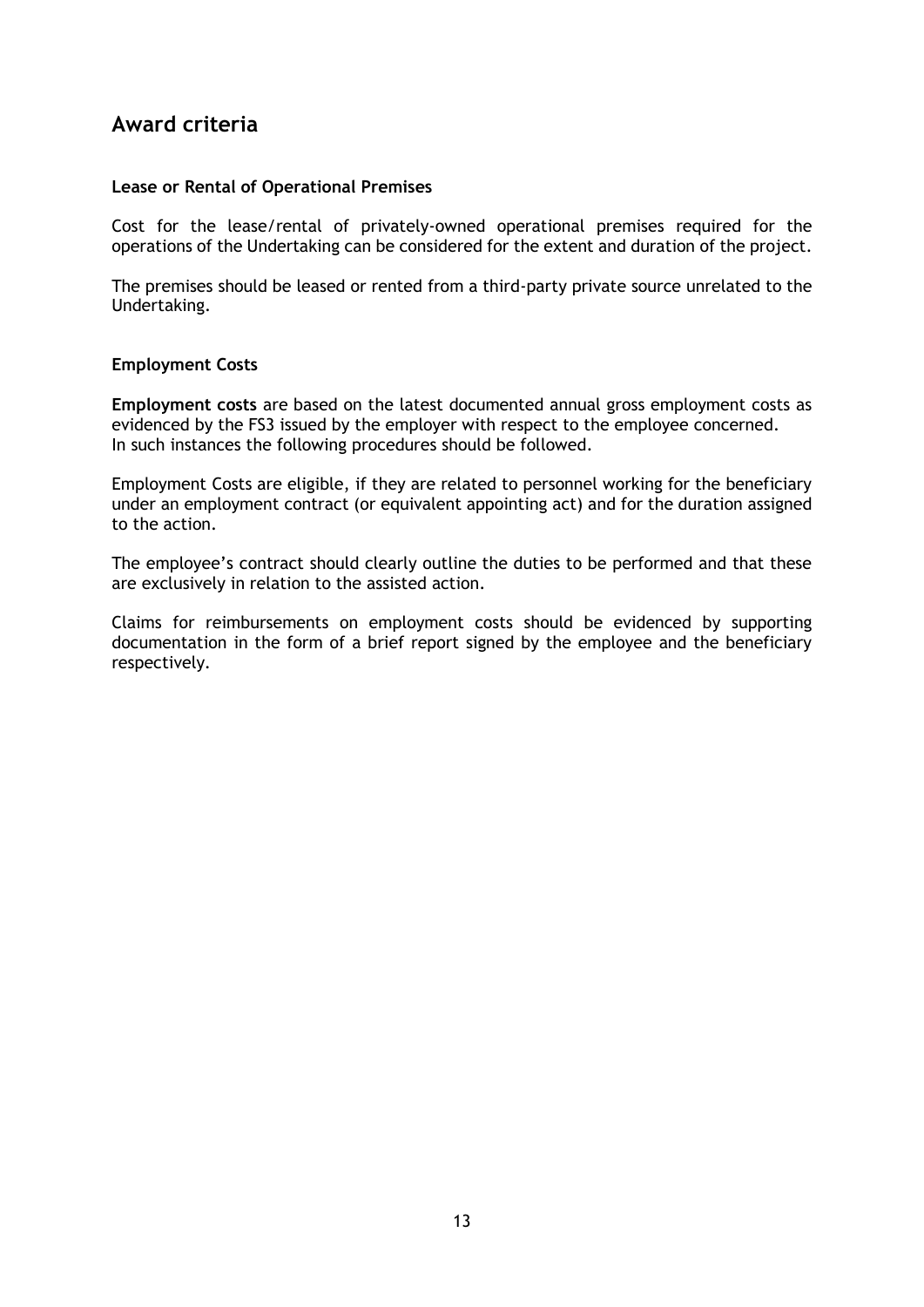### **Project Implementation**

### **Project Start and End Dates**

The project start and end dates will be determined by the Evaluation Committee following a thorough assessment of relevant project proposals, as these will be clearly indicated in respective Agreements Eligibility of actions in relation to the activities for which assistance is being requested may go back to  $1^{st}$  January 2022, whilst claims for reimbursement may only be initiated after the date of the Agreement, which is the date of the Granting of the Aid.

The Evaluation Committee may consider, on a case-by-case basis and under exceptional circumstances, requests for an extended implementation timeline, which in any case may not exceed 12 months subject to the following specific conditions:

- 1. In those instances where the resultant delay is beyond the control of the beneficiary.
- 2. Any such extension beyond the timeline limitation is to be approved by the Evaluation Committee further to a written request by the beneficiary submitted prior to the deadlines approved in the Agreement.

### **Project File**

The beneficiary is to keep and maintain a separate filing system for the approved project. The file should include different sections enabling easy reference when it will be the case to be monitored by the Evaluation Committee.

It is proposed that the project file is organised as follows:

| Part 1 | The Agreement and any addenda or corrigenda                                                                                                                                                                                                                                                                                          |
|--------|--------------------------------------------------------------------------------------------------------------------------------------------------------------------------------------------------------------------------------------------------------------------------------------------------------------------------------------|
|        | i. The original signed and dated Agreement.<br>The acceptance letter issued by the Evaluation Committee.<br>ij.<br>iii. Correspondence related to requests for amendments to the<br>Agreement.<br>iv. Correspondence such as approvals or rejections issued by the<br>Evaluation Committee related to requests for amendments to the |
|        | Agreement.                                                                                                                                                                                                                                                                                                                           |
| Part 2 | <b>The Application Form</b>                                                                                                                                                                                                                                                                                                          |
|        | i. A copy of the submitted application form.<br>ii. The acknowledgment of receipt of the application issued by the<br><b>Evaluation Committee</b>                                                                                                                                                                                    |
| Part 3 | <b>Claims for Reimbursement and Payments</b>                                                                                                                                                                                                                                                                                         |
|        | i. A copy of the reimbursement request submitted to the Evaluation<br>Committee.<br>ii. Invoices, receipts, bank statements and cheque encashment images<br>copies of which were submitted with the request for reimbursement.                                                                                                       |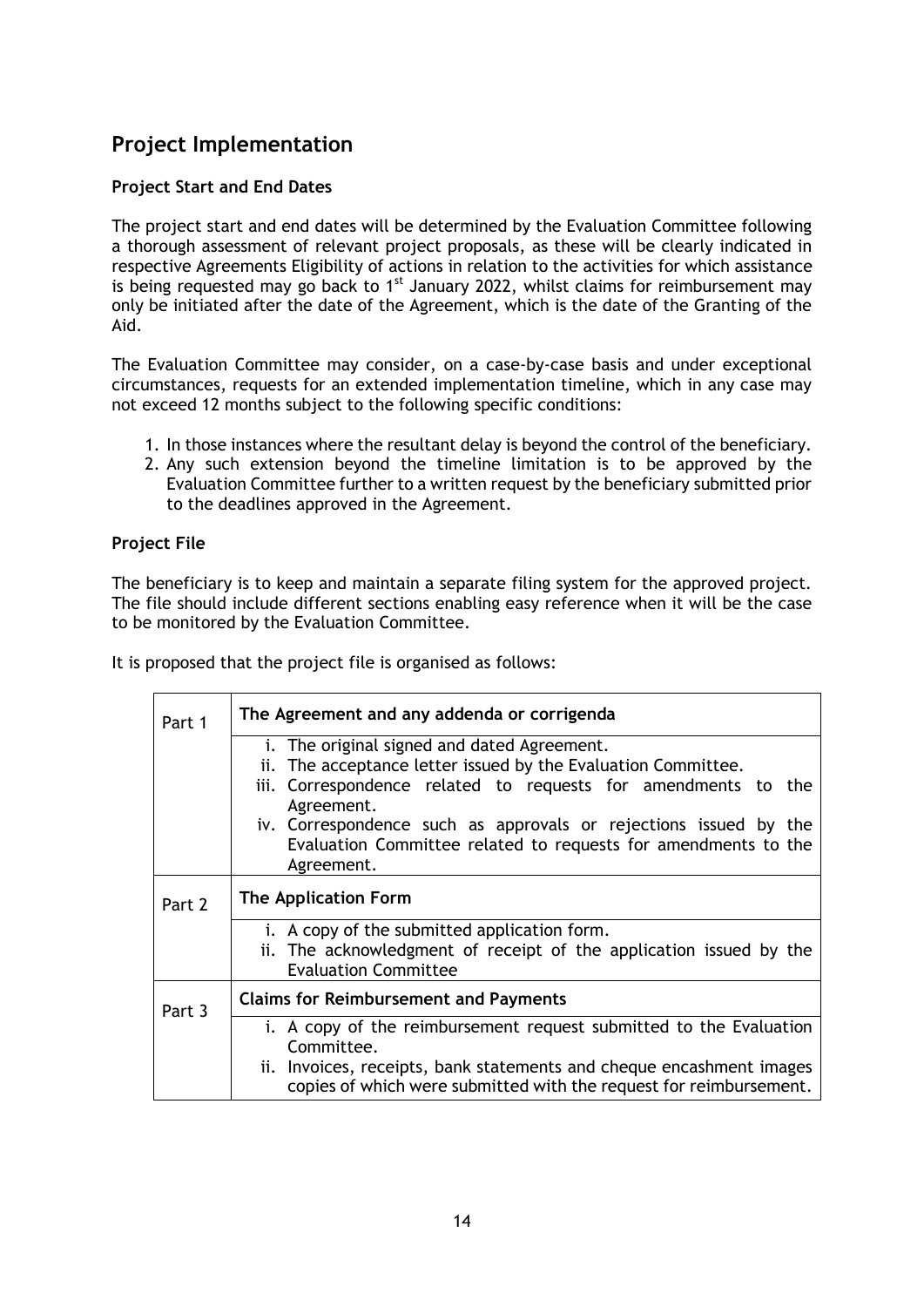#### **Payments**

**Cash disbursements are strictly prohibited**. The total expenditure must be paid by the beneficiary through transparent, traceable bank transactions, i.e. either through direct bank transfer or through payments by cheque. Payments should be made through an identifiable bank account and to the identified bank account of the Service Provider/Supplier.

#### **Documentation**

When purchasing fixed assets, it is important that the item is used for the specific reasons for which it was acquired and in accordance with the applicable Agreement. All documentation in relation to the purchase and use of fixed assets (including guarantees), has to be filed in the project file. The beneficiary should ensure that all relevant documents are handed over by the supplier and filed for ease of future reference, in line with the principle of sound financial management.

#### **Authorised Representative**

The Authorised Representative is the person entrusted to legally represent the beneficiary organisation and is thereby authorised to enter into agreements and sign contracts for and on behalf of the organisation. In the case of Sole Traders/Self Employed person, this should invariably be the applicant, i.e. the Self-Employed individual.

#### **Changes and amendments to the project**

Assisted projects should be implemented strictly in line with the Agreement, failure of which may result in recovery of funds.

Issues may arise during the implementation of a project that necessitates a deviation from the original application as reflected in the Agreement. In such cases, the beneficiary is to notify the Evaluation Committee immediately and submit a written request for the same Committee's consideration, signed by the Authorised Representative. No expenditure related to actions and activities impacted with such deviations may be incurred by the beneficiary prior to an approval issued by the Evaluation Committee in this regard.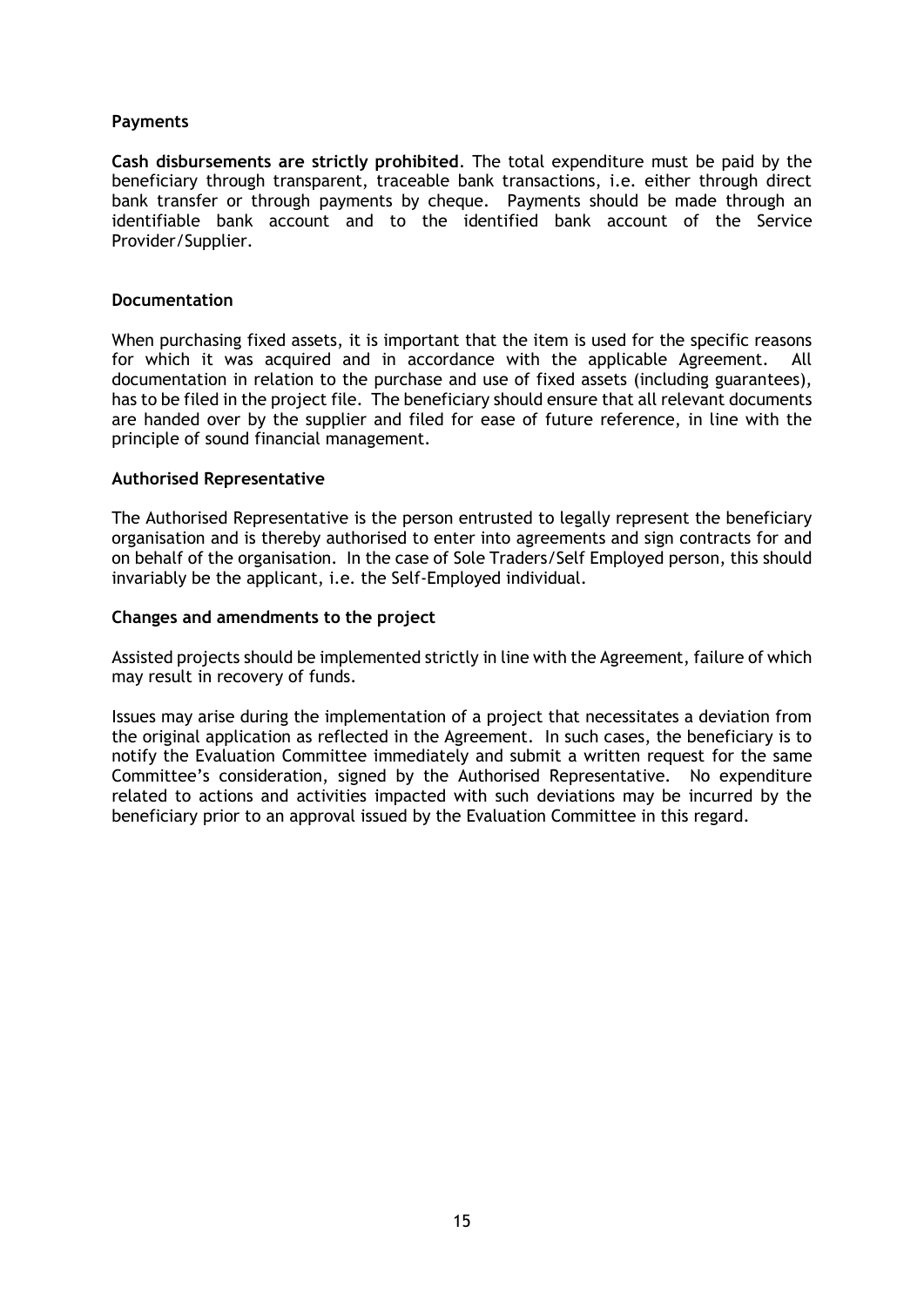### **Financial Management and Control**

### **Reporting**

Following the completion of the assisted intervention the beneficiary is to submit to the Evaluation Committee, a Final Implementation Report together with the final claim for reimbursement. Such report must include a copy of the completed product/initiative.

A final implementation report will need to be submitted together with the final claim for reimbursement, following the completion of all the assisted activities as outlined in the Agreement. In such cases, the final claim should either cover the full amount disbursed or, in case an interim claim would have been submitted, the final claim would cover the remainder of the expenditure disbursed.

#### **Reimbursement Process**

The beneficiary must submit a claim for reimbursement together with the Interim and/or Final Implementation Report as outlined in the preceding section. The reimbursement request should include the following:

- Final Settlement and of Social Security Contributions Compliance Certificate,
- Income Tax Compliance Certificate, and
- VAT Compliance Certificate.

These certificates are to be issued not earlier than the date of completion of the supported action, thus covering the implementation period of the activities included in the claim. Requests for the identified compliance certificates are to be addressed to the Evaluation Committee.

Reimbursement will be affected when the Evaluation Committee is satisfied that the claimed expenditure is implemented in line with the Agreement and pertinent guidelines.

The claim for reimbursement will include the following documentation which must be signed and certified by the Authorised Representative:

- Copies of contracts/purchasing/leasing/rental agreements.
- A copy of the invoice and respective delivery note issued by the Supplier/Service Provider.
- The original fiscal receipt issued by the Supplier/Service Provider.

#### *The Evaluation Committee may request any other documentation, which it deems necessary to support the claim, at any time for additional verification purposes.*

#### **Payment Process**

The Evaluation Committee shall ensure that every effort is made to process the payment without undue delay from receipt of all the necessary documentation as outlined above and further to the resolution of any clarifications sought from the beneficiary. Invariably, reimbursement will only be processed at the point that the Evaluation Committee is satisfied that the assisted intervention has been implemented in line with the Agreement and the pertinent guidelines.